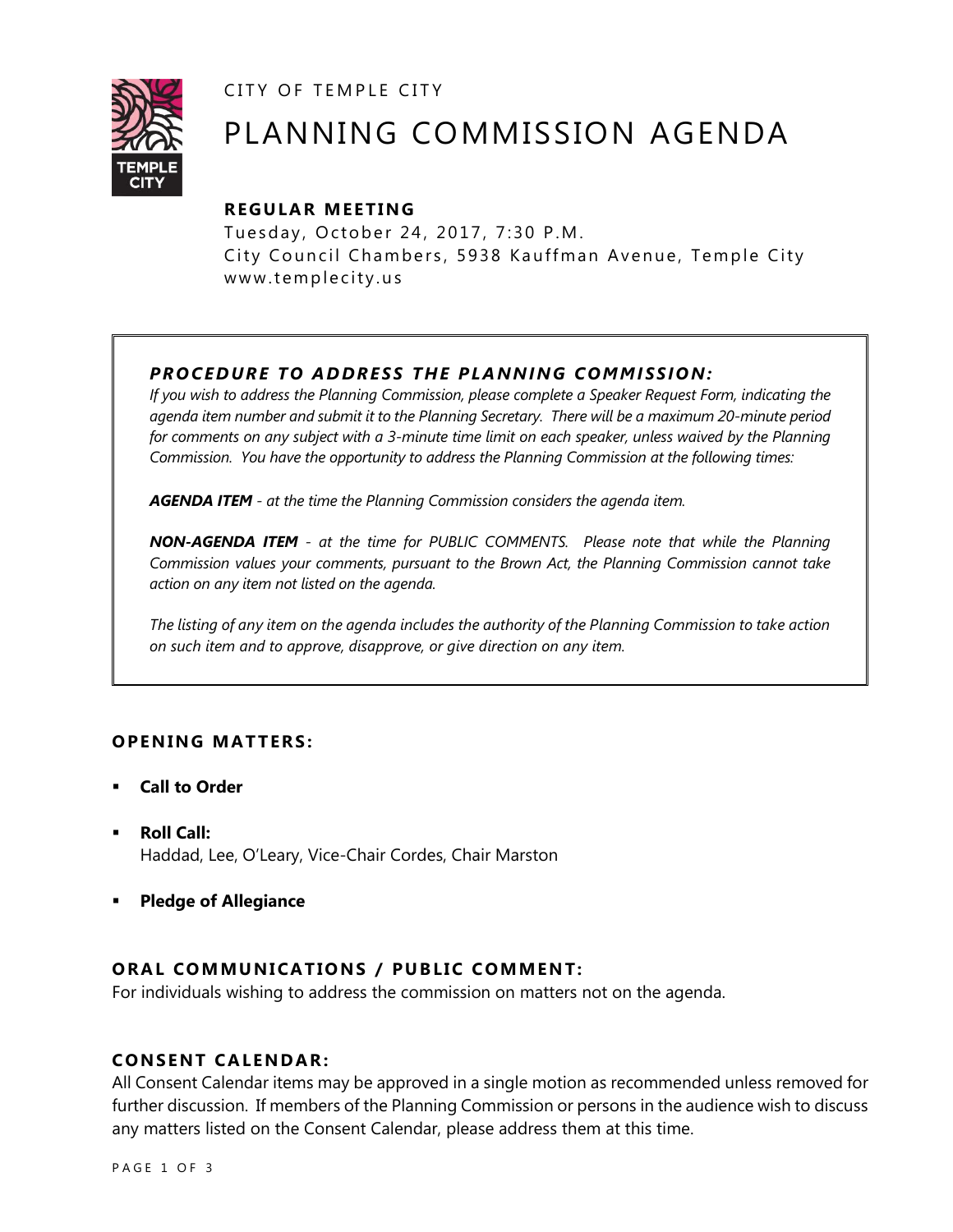**1.** [Planning Commission Meeting of October 10, 2017](https://ca-templecity.civicplus.com/DocumentCenter/View/9264)

## **PUBLIC HEARING ITEMS:**

- **2. PL 17-903** A conditional use permit to allow a restaurant, Shiki Seafood Buffet, to serve beer [and wine. The existing 12,946 square foot space was previously occupied by Hometown Buffet.](https://ca-templecity.civicplus.com/DocumentCenter/View/9265)
	- Address: 5535 Rosemead Boulevard
	- Recommendation: That the Planning Commission adopt the Resolution finding that the project is exempt from CEQA pursuant to Section 15301 (Existing Facilities) and approving File 17-903 subject to the proposed recommended conditions of approval.
	- Project Planner: Adam Gulick agulick@templecity.us
- **3. PL 17-939** [A conditional use permit to allow a restaurant, Oyster Dive Bar,](https://ca-templecity.civicplus.com/DocumentCenter/View/9266) to serve food, beer, [and wine, and provide live entertainment.](https://ca-templecity.civicplus.com/DocumentCenter/View/9266)
	- Address: 5708 Rosemead Boulevard, Unit 100
	- Recommendation: That the Planning Commission adopt the Resolution finding that the project is exempt from CEQA pursuant to Section 15301 (Existing Facilities) and approving file 17-939 subject to the proposed recommended conditions of approval.
	- Project Planner: Adam Gulick agulick@templecity.us

## **D ISCUSSION ITEMS: NONE**

## **FUTURE AGENDA ITEMS AND REPORTS:**

#### **4. Planning Manager's Report**

Update on current projects and future agenda items.

# **5. Comments from Commissioners**